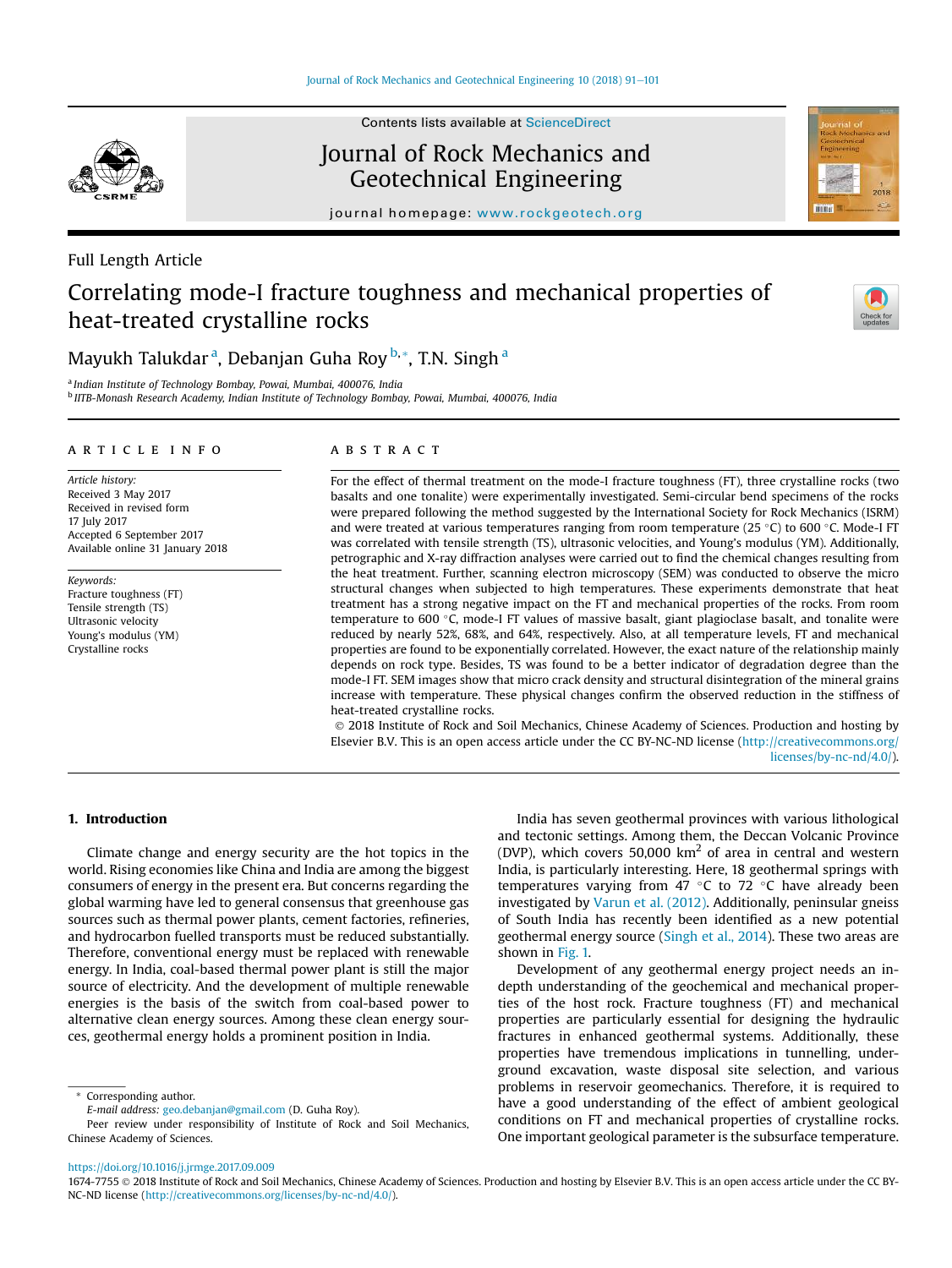

Fig. 1. (a) Geological map of Maharashtra (modified after Geological Survey of India, 2018a), and (b) Geological map of Karnataka (modified after Geological Survey of India, 2018b).

It is well documented that in geothermal systems, temperature can rise up to 200 °C; in underground nuclear disposal sites, temperature varies from 100  $\degree$ C to 300  $\degree$ C, if not properly sealed; and in drilling operations down-hole, temperature can be as high as 1000 °C (Paquet and François, 1980; Heuze, 1983; Maheshwar et al., 2015; Shao et al., 2015; Verma et al., 2015; Zhao, 2016).

Several researchers have investigated the temperaturedependent mechanical properties and FT of sedimentary and crystalline rocks (Funatsu et al., 2004, 2014; Nasseri et al., 2007; Kim and Kemeny, 2008; Meier et al., 2009; Vishal et al., 2011; Yin et al., 2012; Ranjith et al., 2012; Liu and Xu, 2014; Guha Roy and Singh, 2016). Meredith and Atkinson (1985) measured the FT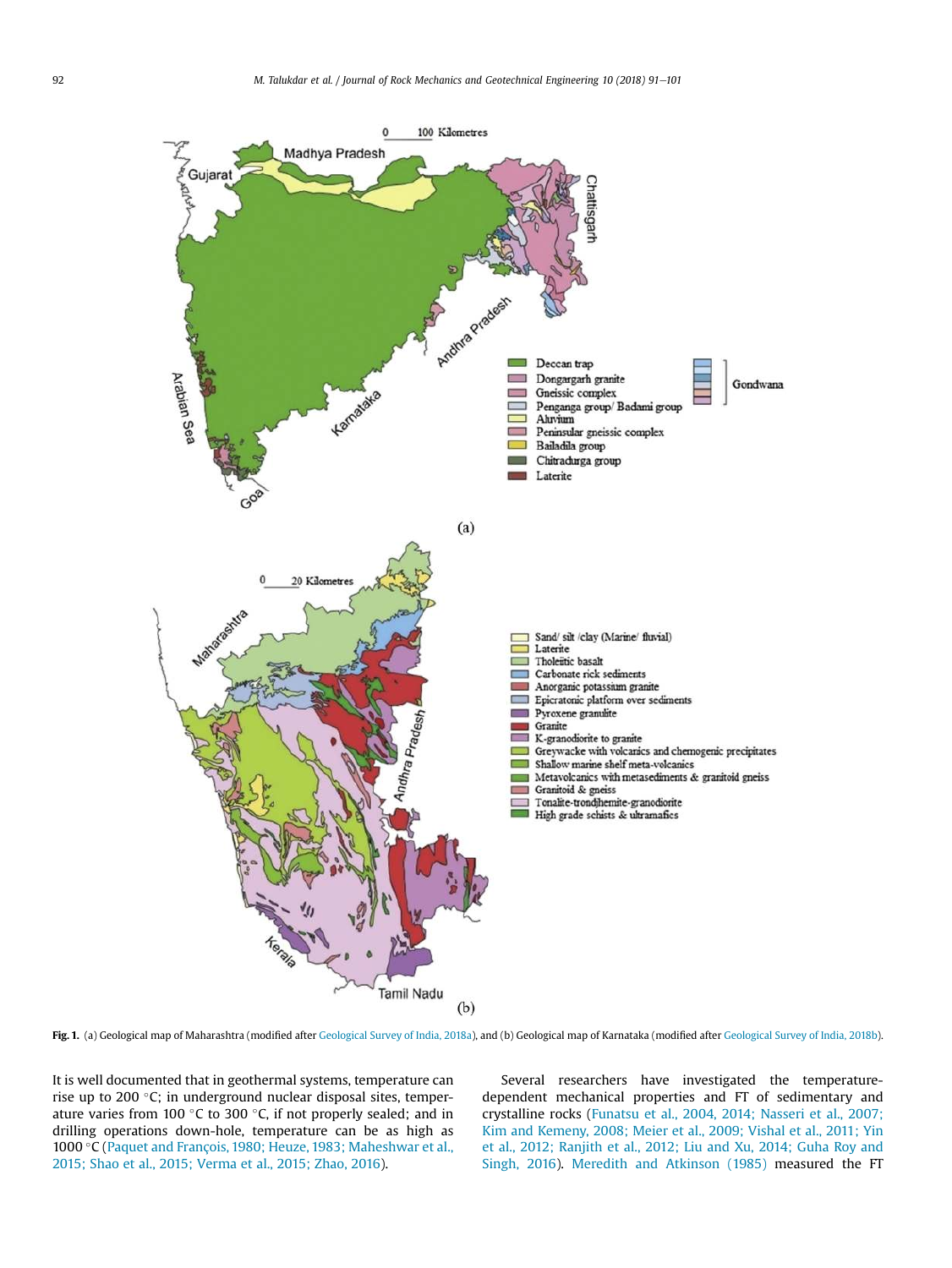value of the double torsion specimens of Westerly granite and Black gabbro. They reported that in both the rocks, FT increased slightly at the beginning, and then decreased steadily at temperature above 200 $\degree$ C. Duclos and Paquet (1991) reported a similar decreasing trend of mode-I FT of basalt with increasing temperature. Nasseri et al. (2007) suggested that the FT of Westerly granite decreased by more than 90% from room temperature to 800 °C. Such pattern was also observed by Yin et al. (2015) for Laurentian granite at several loading rates. Investigation on the temperature-dependent strength of crystalline rocks also revealed similar pattern. Bauer and Johnson (1979), Homand-Etienne and Houpert (1989), Dwivedi et al. (2008), and Vishal et al. (2011) conducted experiments on different types of crystalline rocks and they all reported that the strength of rock decreased with increasing ambient temperature. Dwivedi et al. (2008) showed that the tensile strength (TS) of Indian granite decreased by nearly 27% from room temperature to 150 $\degree$ C, whereas Vishal et al. (2011) reported that TS of khondalite initially increased till 100 $\degree$ C, and then declined steadily. Similar reduction in Young's modulus (YM) and ultrasonic velocities (P- and S-wave) has also been reported by other researchers for various kinds of rock (Heuze, 1983; Rao et al., 2007; Wu et al., 2013; Zhang et al., 2015).

In spite of great progress made in the laboratory studies concerning the temperature-dependent behaviours of rock properties, major limitations exist in terms of practical and field-scale applications. Sometimes rock cores cannot be retrieved from geothermal wells due to adverse drilling, geological, or economic situations. Even in the cases where rock cores are available, the measurement of FT could be very complex and time-consuming. Additionally, preparation of specimens as per the standard is extremely difficult in fragile and low-strength rocks. Therefore, it is essential to develop indirect prediction method, by which the mechanical properties measured from the traditional well-log data can be used to predict the FT. Past research shows that empirical correlations can be developed between FT and mechanical properties for dry rocks at room temperature (Guha Roy et al., 2017). But no investigation has been done so far to evaluate whether such relationship still exists at elevated temperatures. This issue will be investigated in this work with crystalline rock as a sample.

In this paper, three different types of crystalline rocks, i.e. massive basalt and giant plagioclase basalt (GPB) collected from DVP, as well as tonalite collected from the peninsular gneiss, have been experimentally investigated at temperatures varying from room temperature (25 $\degree$ C) to 600 $\degree$ C. The measurement of FT and mechanical properties as per the International Society for Rock Mechanics (ISRM) standards were conducted at each temperature level. This investigation tries to understand the extent of damage, degradation of stiffness, and change in FT value with temperature. Also, the correlation between FT and other mechanical properties have been established to develop prediction models.

#### 2. Laboratory investigation

#### *2.1. Petrography*

The petrographic study was conducted under a Leica microscope with representative samples of the rocks prepared into  $30 \mu m$ thick slides. Minerals were identified based on their optical properties under plane- and cross-polarized light (see Fig. 2). Based on the observations, the mineralogical contents in the specimens were calculated. Results show that GPB consists of plagioclase, pyroxene, olivine, biotite, clay and opaque minerals; tonalite contains plagioclase (Plag), micro-cline (Mic), opaque minerals, biotite (Bt), and muscovite; and massive basalt is composed of plagioclase, pyroxene, biotite, olivine and opaque minerals (OM), in decreasing order. GPB samples have conspicuous euhedral plagioclase laths in



Fig. 2. Micro-graphs of (a) GPB, (b) tonalite, and (c) massive basalt.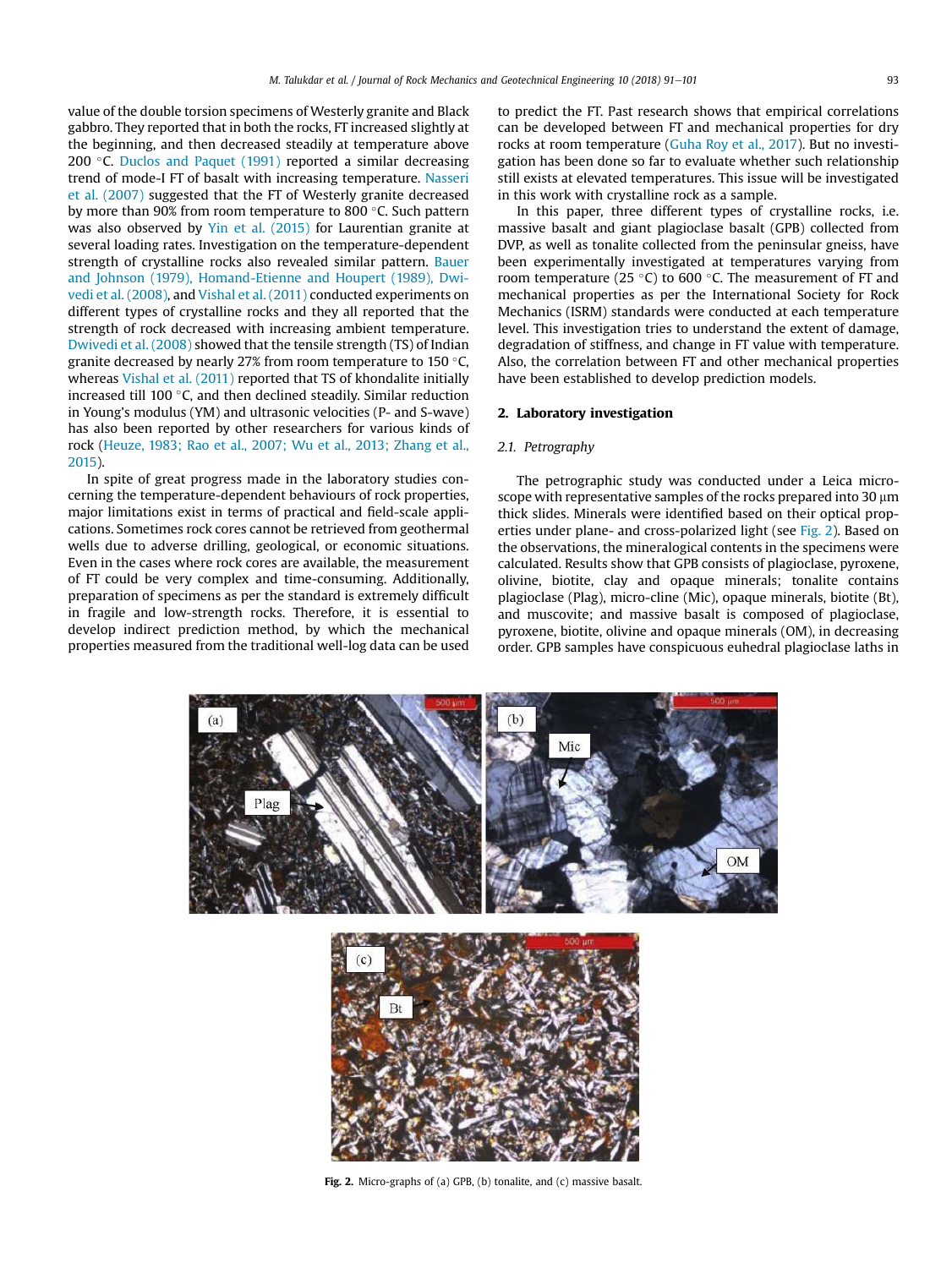a fine-grained groundmass of olivine and pyroxene called porphyritic texture. Tonalite samples are enriched in microcline with formation of triple junctions at the boundaries. Basalt samples are very fine grained where plagioclase laths enclose mainly pyroxene with some traces of olivine, biotite, and opaque.

#### *2.2. Preparation of specimens*

The semi-circular bend (SCB) specimens for FT testing were prepared following the ISRM standard (Kuruppu et al., 2014) and are shown in Fig. 3. First, cores were retrieved from the homogenous rock blocks and checked for the damage. Then, undamaged specimens were dried for 72 h. These undamaged specimens were further cut into halves and notched as per dimensions recommended in the standard. Following the recommendations of both ISRM and American Society for Testing and Materials (ASTM), mechanical properties, including TS (ASTM D2845-08, 2008), ultrasonic velocities, and YM (ASTM D3967-08, 2008), were tested. The specimen dimensions used for the experiments are shown in Table 1. The average mechanical properties of the untreated rocks are shown in Table 2. At each temperature level, specimens were treated for 30 d. A constant heating rate of  $5^{\circ}$ C/min and cooling rate of 5.3  $\degree$ C/min were maintained for all the temperature levels. The treated specimens were air-cooled to room temperature for 24 h before testing. Slow rates of heating and cooling help in avoiding thermal shock and making the temperature distribution uniform. For each data point, at least three specimens were tested and the average value was used.

#### *2.3. Mode-I FT calculation*

FT represents the resistance of any material against crack propagation. It helps to define the stress distribution in front of a crack tip (Liu, 1983; Kanninen and Popelar, 1985). Therefore, FT is considered as a material property. Many kinds of specimens with different geometries and test configurations have been proposed to correctly calculate different modes of FT, such as cracked chevron notched Brazilian disc (Fowell, 1995; Khan and Al-Shayea, 2000; Chang et al., 2002), short rod specimen (Matsuki et al., 1991), chevron bend specimen (Ouchterlony, 1990), and SCB specimen (Kuruppu et al., 2014). Among them, SCB specimen has been widely used to measure the mode-I FT of different rocks due to its easier specimen preparation, simple instrumental configuration, and convenient experimental set-up (Funatsu et al., 2004, 2014; Ayatollahi and Aliha, 2006; Kuruppu and Chong, 2012; Ayatollahi et al., 2016).

For mode-I FT testing, SCB specimens are prepared with a notch maintaining  $0^\circ$  angle with loading direction. These specimens are then placed in a three-point bend set-up, loaded in a universal testing machine and compressed up to failure. Schematic diagram of the loading unit and a SCB specimen is shown in Fig. 4. A slow and steady displacement rate of 0.2 mm/min was maintained to avoid the effect of impact. The calculation of FT for such specimens is based on the work of Kuruppu et al. (2014). Here, mode-I FT is calculated as

$$
K_{\rm IC} = Y' \frac{P_{\rm max} \sqrt{\pi a}}{2RB} \tag{1}
$$

where  $K_{\text{IC}}$  is the fracture toughness, Y' is the dimensionless stress intensity factor, *a* is the notch length, *R* is the radius of the specimen, and *B* is the thickness of the specimen.

For mode-I FT calculation, Y' is calculated as

$$
Y' = -1.297 + 9.516 \frac{s}{2R} - \left(0.47 + 16.457 \frac{s}{2R}\right) \beta + \left(1.071 + 34.401 \frac{s}{2R}\right) \beta^2
$$
\n(2)

where  $\beta = a/R$  and *s* is the span between the bottom two rollers.



Fig. 3. Semi-circular bend specimens of (a) massive basalt, (b) giant plagioclase basalt, and (c) tonalite.

### Table 1

Geometry specification for the specimens.

| Specimen type                 | Diameter,<br>$D$ (mm)             | Thickness,<br>$B$ (mm)   | Length,<br>l (mm)        | Crack length,<br>$a$ (mm)              | Span,<br>$s$ (mm)                |
|-------------------------------|-----------------------------------|--------------------------|--------------------------|----------------------------------------|----------------------------------|
| SCB specimens                 | $>$ 10 times grain size or $=$ 76 | $>0.4D$ or = 30          | -                        | $0.4 \leq \frac{a}{R}(\beta) \leq 0.6$ | $0.5 \leq \frac{S}{2R} \leq 0.8$ |
| Tensile disc                  | 54.7                              | 38.3                     | $\overline{\phantom{a}}$ |                                        |                                  |
| Ultrasonic velocity specimens | 54.7                              | $\overline{\phantom{a}}$ | 110                      | -                                      | -                                |
| Young's modulus specimens     | 54.7                              | $\overline{\phantom{a}}$ | 110                      | -                                      | -                                |

#### Table 2

Average mechanical properties of untreated rocks.

| Rock type      | Tensile strength (MPa) | Density $(kg/m3)$ | P-wave velocity $(m/s)$ | S-wave velocity (m/s) | Young's modulus (GPa) |
|----------------|------------------------|-------------------|-------------------------|-----------------------|-----------------------|
| Massive basalt | 24.5                   | 2.91              | 5978                    | 3803                  | 90.06                 |
| GPB            | 15.29                  | 2.64              | 5196                    | 3780                  | 71.83                 |
| Tonalite       | 19.36                  | 2.78              | 5922                    | 3700                  | 80.67                 |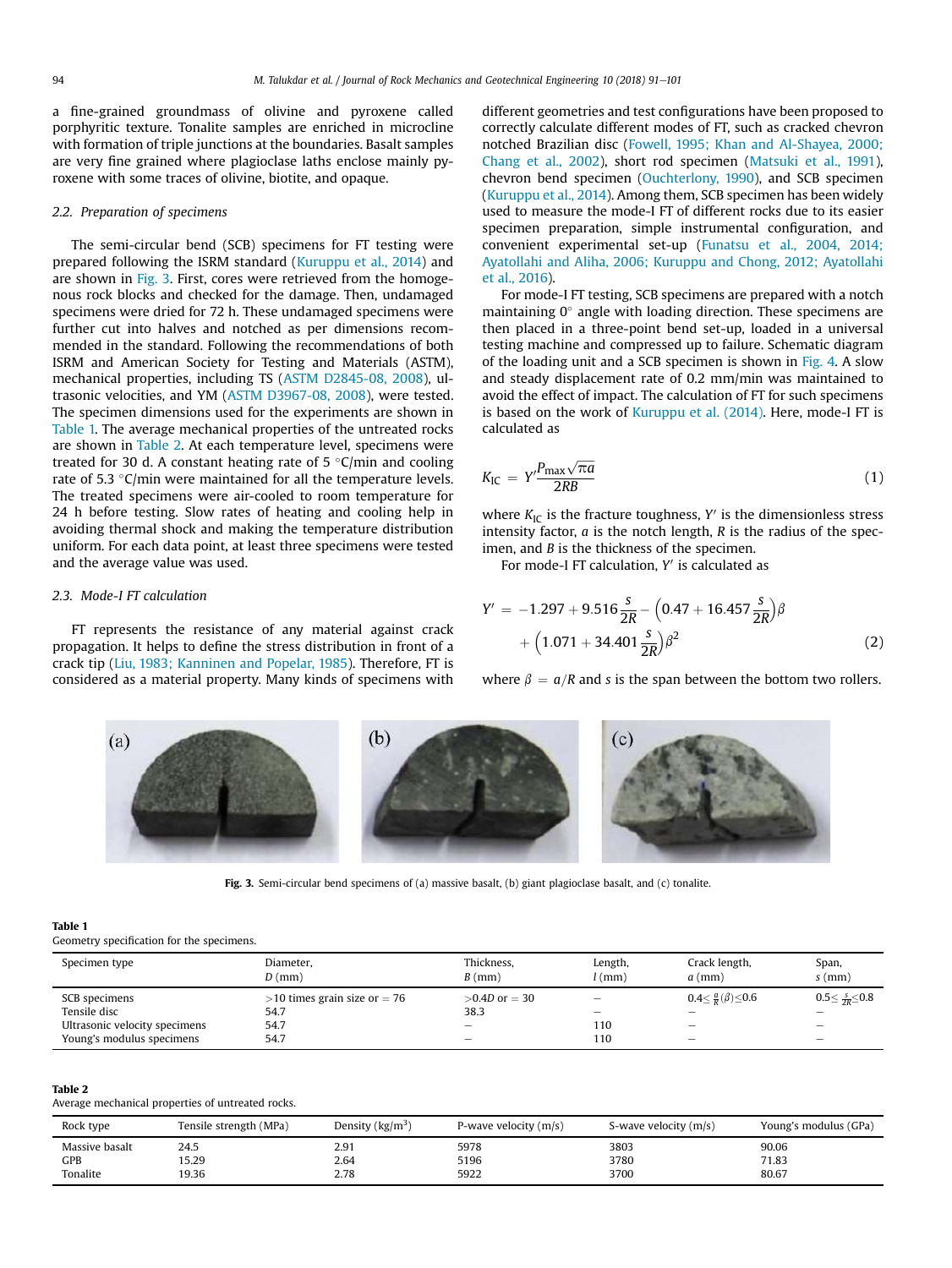

(I) Loading platens; (II) Control panel; (III) On/Off switch; (IV) Display unit

Fig. 4. (a) Universal testing machine and (b) Three-point bend set-up.

## 3. Results and discussion

## *3.1. Effect of temperature on FT*

Effects of heat treatment on mode-I FT of massive basalt, GPB and tonalite are shown in Fig. 5, where the dimensionless FT has been plotted as a function of the treatment temperature. Here, the dimensionless FT was calculated by dividing the FT at any temperature with the FT at room temperature. The results suggest that the temperature increase has an overall negative effect on FT. Mode-I FT values of GPB and tonalite decreased continuously as temperature increased from room temperature to 200 °C, remained almost constant at temperature between  $200$  °C and  $400$  $\degree$ C-500  $\degree$ C, and then continued to decrease until temperature up to 600 °C. From room temperature to 200 °C, the FT values of GPB and tonalite decreased by nearly 45% and 64%, respectively, whereas FT values of massive basalt increased by 29%. FT values of massive basalt decreased rapidly at temperature above 200 $\degree$ C, and the decrease rate was higher at temperature between 200  $\degree$ C and 400 °C than that between 400 °C and 600 °C. Similar to the present three rocks, degrading values of FT have been reported for gabbro, basalt, and Westerly granite (Meredith and Atkinson, 1985; Duclos and Paquet, 1991). Such decreasing trend indicates that the size of thermal damage zone in rocks is increasing gradually (Balme et al., 2004; Yin et al., 2012). Similar to the behaviour of massive basalt, Meredith and Atkinson (1985), Funatsu et al. (2004), and Rao et al. (2007) also reported an initial increase in toughness till 100  $°C - 200$   $°C$  and a subsequent reduction in higher temperatures. Various researchers have attributed the initial increasing trend to the increase in rock stiffness due to thermal expansion of minerals, and absence of pore water. Balme et al. (2004) explained that thermal expansion of minerals leads to micro crack closure, and this suppression in micro crack linkage causes the increase in toughness. The continuous reduction of toughness in GPB and tonalite and the reduction of toughness in massive basalt above temperature 200 $\degree$ C are likely due to the development of numerous micro



Fig. 5. Change in dimensionless FT with temperature.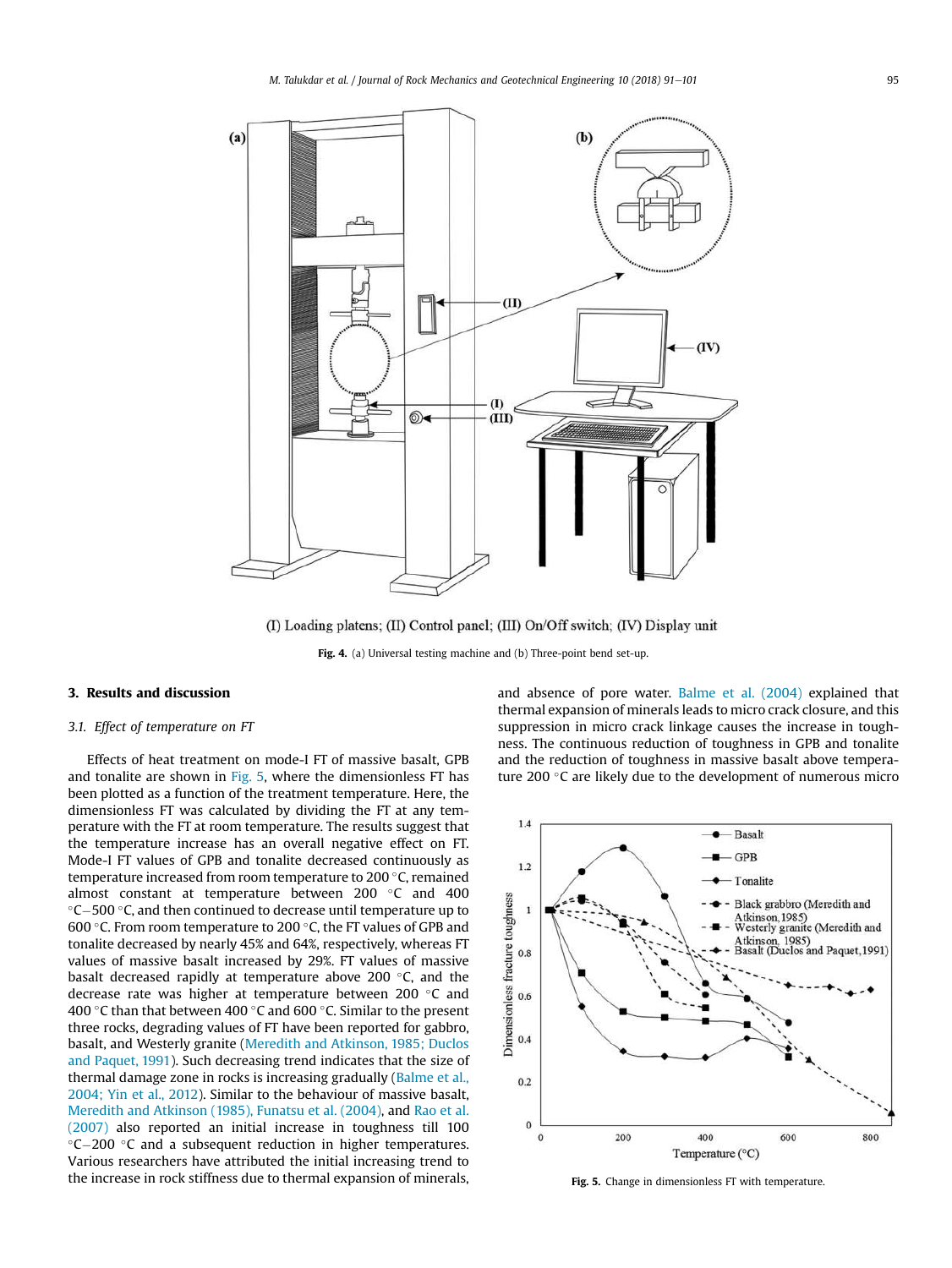cracks throughout the specimens. Increase in treatment temperature causes the development of differential stress at the grain boundaries. And if the differential stress is greater than the TS, new cracks initiate. As explained by Meredith and Atkinson (1985) and Funatsu et al. (2014), generation of a large number of thermal micro cracks reduces the shear resistance and effective stress intensity factor of rocks. As the treatment temperature increases, micro crack density increases and pre-existing cracks become wider. In many cases, these cracks may expand and merge with each other, creating irreversible thermal damage to the material, and leading to a drastic reduction in stiffness (Somerton, 1992; Tian et al., 2012).

## *3.2. Relationship between FT and TS*

TS parameter is one of the most easily determined properties in the laboratory and log analysis. Moreover, both FT and TS indicate resistance against material failure. Previous researches showed that TS was strongly affected by temperature, and most rocks showed an overall decreasing trend (Bauer and Johnson, 1979; Homand-Etienne and Houpert, 1989; Vishal et al., 2011; Liu and Xu, 2014). Also, at room temperature, TS and FT were determined to be strongly linearly correlated with each other (Zhang, 2002; Jin et al., 2011). But no work explores whether such relationship holds true in crystalline rocks at elevated temperatures. In this paper, mode-I FT values of the three rocks have been plotted along with TS in Fig. 6. The results suggest that, FT is exponentially correlated with TS in all the rocks. And the exact trend is strongly controlled by the rock type. The relationships can be expressed as below:

$$
\frac{K_{\rm IC}}{K_{\rm IC0}} = 0.4152 e^{1.192 \frac{\sigma_{\rm t}}{\sigma_{\rm t0}}} \left( \text{Massive basalt}, R^2 = 0.68 \right) \tag{3}
$$

$$
\frac{K_{\rm IC}}{K_{\rm IC0}} = 0.1948 e^{1.3678 \frac{a_{\rm t}}{\sigma_{\rm t0}}} \left( \text{GPB}, R^2 = 0.8 \right) \tag{4}
$$

$$
\frac{K_{\rm IC}}{K_{\rm IC0}} = 0.2482 e^{1.1211 \frac{\sigma_{\rm t}}{\sigma_{\rm t0}}} \left( \text{Tonalite}, R^2 = 0.73 \right) \tag{5}
$$

Subsequently, results from Duclos and Paquet (1991) and Yin et al. (2012, 2015) on glassy basalt and Laurentian granite have

also been plotted along with present data for comparison purpose. The plots suggest that both of them confirm the exponential relationship between the mode-I FT and TS at elevated temperatures.

#### *3.3. Relationship between FT and ultrasonic velocities*

Dimensionless ultrasonic velocities (P- and S-waves) of the heat-treated specimens as measured by the PUNDIT (portable ultrasonic non-destructive imaging tester) instrument have been plotted along with the dimensionless FT in Fig. 7. Similar to the TS, ultrasonic velocities also maintain exponential relationship with the mode-I FT of crystalline rocks. As the figure suggests, compared to massive basalt, the relationships between FT and P-wave velocity are more obvious in GPB and tonalite. Also, the dispersion of data points suggests that across different temperatures, S-wave velocities vary more than P-wave velocities. The relationships between FT and P-wave velocity of the three crystalline rocks are expressed as below:

$$
\frac{K_{\rm IC}}{K_{\rm IC0}} = 0.2521 e^{1.5863 \frac{V_{\rm pt}}{V_{\rm p0}}} \left( \text{Massive basalt}, R^2 = 0.6 \right) \tag{6}
$$

$$
\frac{K_{\rm IC}}{K_{\rm IC0}} = 0.0721 e^{2.6213 \frac{V_{\rm pt}}{V_{\rm p0}}} \left( \text{GPB}, \, R^2 = 0.9 \right) \tag{7}
$$

$$
\frac{K_{IC}}{K_{IC0}} = 0.0794e^{2.2887\frac{V_{p0}}{V_{p0}}} \left( \text{Tonalite}, \, R^2 = 0.73 \right) \tag{8}
$$

The relationship between the mode-I FT and S-wave velocity can be expressed as

$$
\frac{K_{\rm IC}}{K_{\rm IC0}} = 0.2525 e^{1.5 \frac{V_{\rm st}}{V_{\rm s0}}} \left( \text{Massive basalt, } R^2 = 0.73 \right) \tag{9}
$$

$$
\frac{K_{\rm IC}}{K_{\rm IC0}} = 0.1682 e^{1.8 \frac{V_{\rm st}}{V_{\rm s0}}} \left( \text{GPB}, \, R^2 = 0.91 \right) \tag{10}
$$

$$
\frac{K_{\rm IC}}{K_{\rm IC0}} = 0.153 e^{1.56 \frac{V_{\rm st}}{V_{\rm s0}}} \left( \text{Tonalite}, \, R^2 = 0.63 \right) \tag{11}
$$



Fig. 6. Relationship between dimensionless FT and dimensionless TS at elevated temperatures.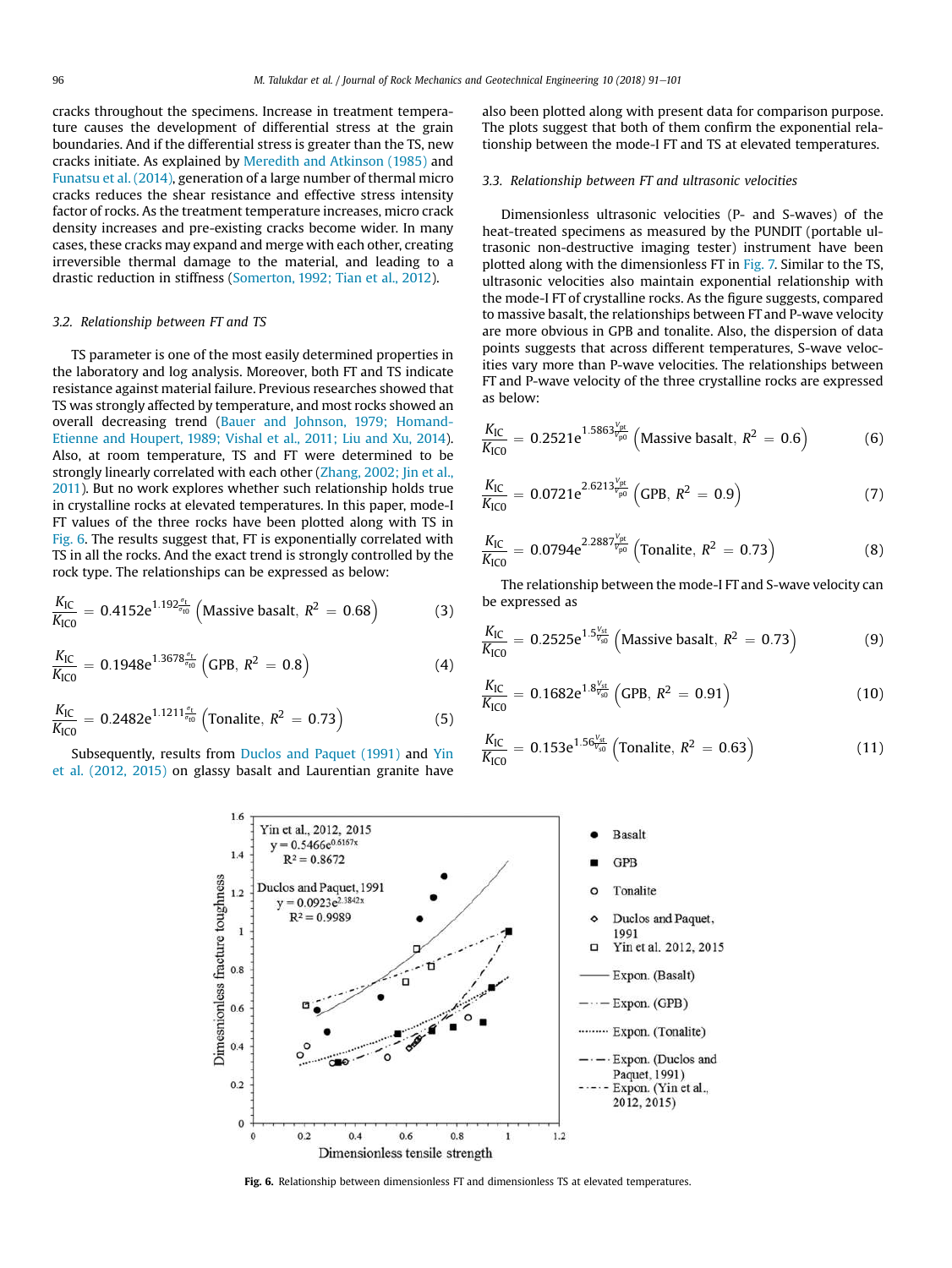

Fig. 7. Dimensionless fracture toughness versus (a) dimensionless P-wave velocity and (b) dimensionless S-wave velocity.

The results suggest that P-wave velocity is more sensitive than S-wave velocity, and can well represent simultaneous changes in mechanical properties. This explained why the relationship between S-wave velocity and FT is less obvious in massive basalt and tonalite.

#### *3.4. Relationship between FT and YM*

YM represents the stiffness of a material and the ability to deform under axial stress applied. As discussed previously, thermal damage causes initiation of numerous micro-fractures. With continuous exposure, these cracks expand and merge with each other, reducing the stiffness of the rocks. Therefore, heat-treatment temperature has an immense effect on this parameter. In Fig. 8, the relationship between the mode-I FT and YM of the heat-treated crystalline rocks has been plotted. Across all the temperature levels, these two rock parameters maintain an exponential relationship. Among the three rocks, the relationship in GPB is most obvious, followed by massive basalt and tonalite. The relationships can be expressed as follows:



Fig. 8. Relationship between dimensionless FT and dimensionless YM.

$$
\frac{K_{\rm IC}}{K_{\rm IC0}} = 0.4746e^{0.9412\frac{VM_t}{VM_0}} \left( \text{Massive basalt, } R^2 = 0.75 \right) \tag{12}
$$

$$
\frac{K_{\rm IC}}{K_{\rm IC0}} = 0.2589 e^{1.3662 \frac{YM_t}{YM_0}} \left( GPB, R^2 = 0.91 \right)
$$
 (13)

$$
\frac{K_{\rm IC}}{K_{\rm IC0}} = 0.2468 e^{1.1008_{\rm YM_0}^{\rm YM}} \left( \text{Tonalite}, \, R^2 \, = \, 0.63 \right) \tag{14}
$$

### *3.5. Degradation degree (DD)*

Thermal damage of any material due to prolonged exposure to high temperature can be expressed as a change in 'degradation degree' (DD). DD indicates the change in the material stiffness and strength. The YM, TS and mode-I FT based on DD have been used in the past to measure the changes in rock strength due to wettingdrying cyclic, freeze-thaw cyclic, and thermal treatment (Li et al., 2012; Jia et al., 2015; Hua et al., 2015, 2016; Gautam et al., 2016). Among them, YM-based method is considered as a standard, and the other two methods have been used sporadically as an attempt to replace it. Here, these three methods are compared to see if TSand FT-based methods can accurately predict the DD calculated by the YM-based method. These are calculated as

$$
D_{YM} = 100 \left( 1 - \frac{YM_t}{YM_0} \right) \tag{15}
$$

$$
D_{\rm TS} = 100 \left( 1 - \frac{\sigma_{\rm t}}{\sigma_{\rm t0}} \right) \tag{16}
$$

$$
D_{\text{FT}} = 100 \left( 1 - \frac{K_{\text{ICt}}}{K_{\text{IC0}}} \right) \tag{17}
$$

where  $D_{YM}$ ,  $D_{FT}$  and  $D_{TS}$  are the DDs of YM, FT, and TS, respectively; *YM*<sub>t</sub>,  $\sigma_t$  and *K*<sub>ICt</sub> are the YM, TS and mode-I FT at a certain temperature, respectively; *YM*<sub>0</sub>,  $\sigma_{\text{t0}}$  and *K*<sub>IC0</sub> are the YM, TS, and mode-I FT at room temperature, respectively.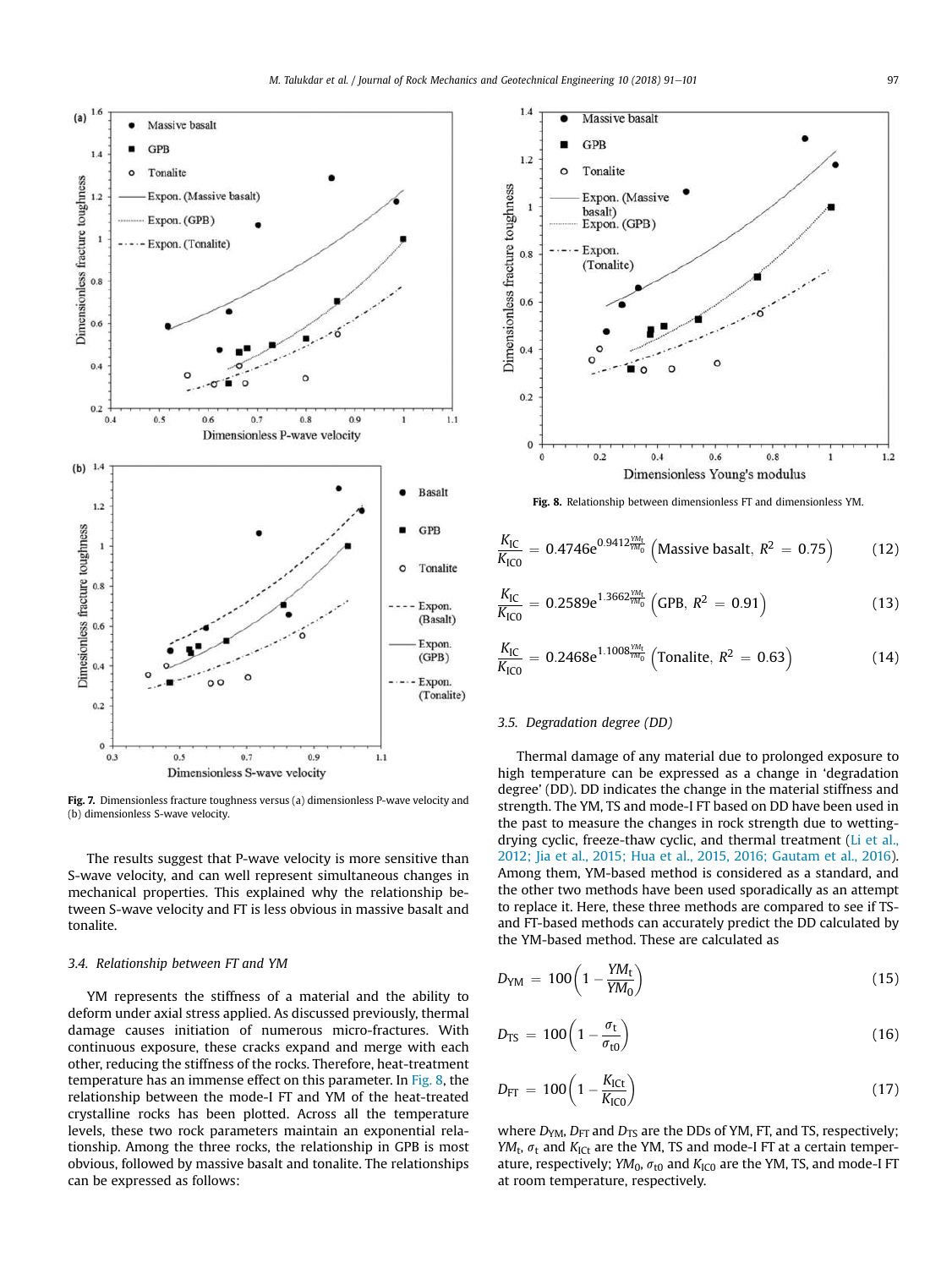The evolution of the DD, as displayed in Fig. 9a, indicates that all the three rocks have undergone continuous but different degrees of degradation when subjected to high temperatures. As explained before, although the GPB and tonalite samples have undergone continuous degradation, massive basalt sample showed an increase in stiffness initially. This behaviour of massive basalt is also reflected in DD calculation by all the methods, albeit to different extents. In all the three methods, there is a drop in DD values for massive basalt from room temperature to 300 °C. While TS and YM have computed low but positive DD values for this temperature range, mode-I FT gave calculated negative values. Fig. 9b shows that, according to the YM-based method, the DD values of massive basalt, GPB, and tonalite are 74%, 69.3%, and 82.7%, respectively, when subjected to temperatures from room temperature to 600 °C. TS-based method made a closer estimate to DD than FT-based method. Therefore, TS can be considered a suitable candidate for DD calculation.

## *3.6. X-ray diffraction (XRD) and scanning electron microscopy (SEM)*

Besides the mechanical properties, chemical composition and rock texture are also affected by high temperature, which is confirmed by XRD analyses of untreated rock and heat-treated rock



Fig. 9. (a) Evolution of degradation degree with temperature, and (b) Ultimate degradation degree.

(at 600 °C). At temperature of 600 °C, some phases of mica in massive basalt, such as muscovite, phologopite, and biotite, disappeared. Such changes led to higher volumetric fraction of Fe and Ti oxide minerals like magnetite and ilmenite. Similar changes have also been reported by other researchers (Poshusta et al., 1999; Ranjith et al., 2012). Similarly, at high temperature, phyllosilicates and hornblende in tonalite also broke down by releasing the hydroxyl ion. At room temperature, zeolite in tonalite has a chemical formula of  $\text{Alg}_2(\text{Cs},\text{Li})_{66}\text{O}_{384}\text{Si}_{100}$ , whereas at 600 °C, zeolite's chemical formula is  $H<sub>0.44</sub>Al<sub>0.8</sub>Cs<sub>0.78</sub>Li<sub>0.02</sub>O<sub>12.22</sub>Si<sub>5.2</sub>$ , which suggests that zeolite is a good absorbent exposed to hydroxyl ions (Xu et al., 2007). These chemical and mineralogical changes also lead to the changes in the appearance of the minerals and rock grains and textures. SEM images of the untreated and heat-treated rocks are shown in Fig. 10. As shown in Fig. 10a, e and i, the crystalline rock specimens at the room temperature are smooth and crystals are intact, without any holes, inter- or intra-grain cracks. As the treatment temperature is raised to  $200$  °C, crystal structure remains undisturbed, but surfaces become slightly rough. From 200  $\degree$ C to 600 $\degree$ C, numerous cracks appear in the samples, and mineral surfaces become rougher and more irregular. These cracks initially appear at the grain boundaries. At higher temperature, cracking and pulverization of the whole grains are visible. Especially in GPB, intra- and trans-granular cracks are clearly visible at 600 °C. Previous SEM studies of the heat-treated rocks have also revealed the appearance of micro cracks at elevated temperatures (Yin et al., 2012; Zhang et al., 2015). These micro cracks begin at the grain boundaries due to the differential thermal expansion of the adjacent minerals. As the treatment temperature increases, both micro crack density and crack length increase (David et al., 2012; Ranjith et al., 2012). Mahanta et al. (2016) reported highly dense micro cracks in multiple Indian rocks at 500 °C–600 °C. Fig. 10 shows similar observations in the present cases. It is observed that, above 200 $\degree$ C, massive basalt undergoes more cracking compared to GPB and tonalite, which can explain the steep drop in the mode-I FT of massive basalt above 200 $\degree$ C. Additionally, the higher FT value of massive basalt compared to GPB and tonalite can also be explained with the generation and propagation of micro cracks. In finegrained rocks, such as massive basalts, cracks encounter grains frequently, leading to the crack diversion in multiple directions, therefore forming relatively curvilinear or irregular fractures (Wu et al., 1978; Kranz, 1983). This crack pattern maximises the strain energy release rate, which explains the higher FT of massive basalt relative to GPB and tonalite. At temperature of  $600^{\circ}$ C, extreme micro cracking, aided by the structural disintegration, can cause pulverization of the minerals. Such changes are the main reasons accounting for the irreversible thermal damage of the rocks.

#### 4. Conclusions

In this context, an attempt has been made to evaluate the temperature-dependent mode-I FT of three crystalline rocks with respect to their relationship with key mechanical properties. Rock specimens were treated at temperatures ranging from room temperature (25 $\degree$ C) to 600 $\degree$ C. The key conclusions drawn from this experimental study are:

- (1) Temperature has an overall negative effect on the mode-I FT of the rocks, which is strongly controlled by the lithology and grain size.
- (2) As the heat-treatment temperature increases, stiffness of the massive basalt increases until temperature up to 200 °C. Beyond 200 $\degree$ C, a continuous and steep decline is observed. Whereas, both GPB and tonalite display continuous degradation with increasing temperature.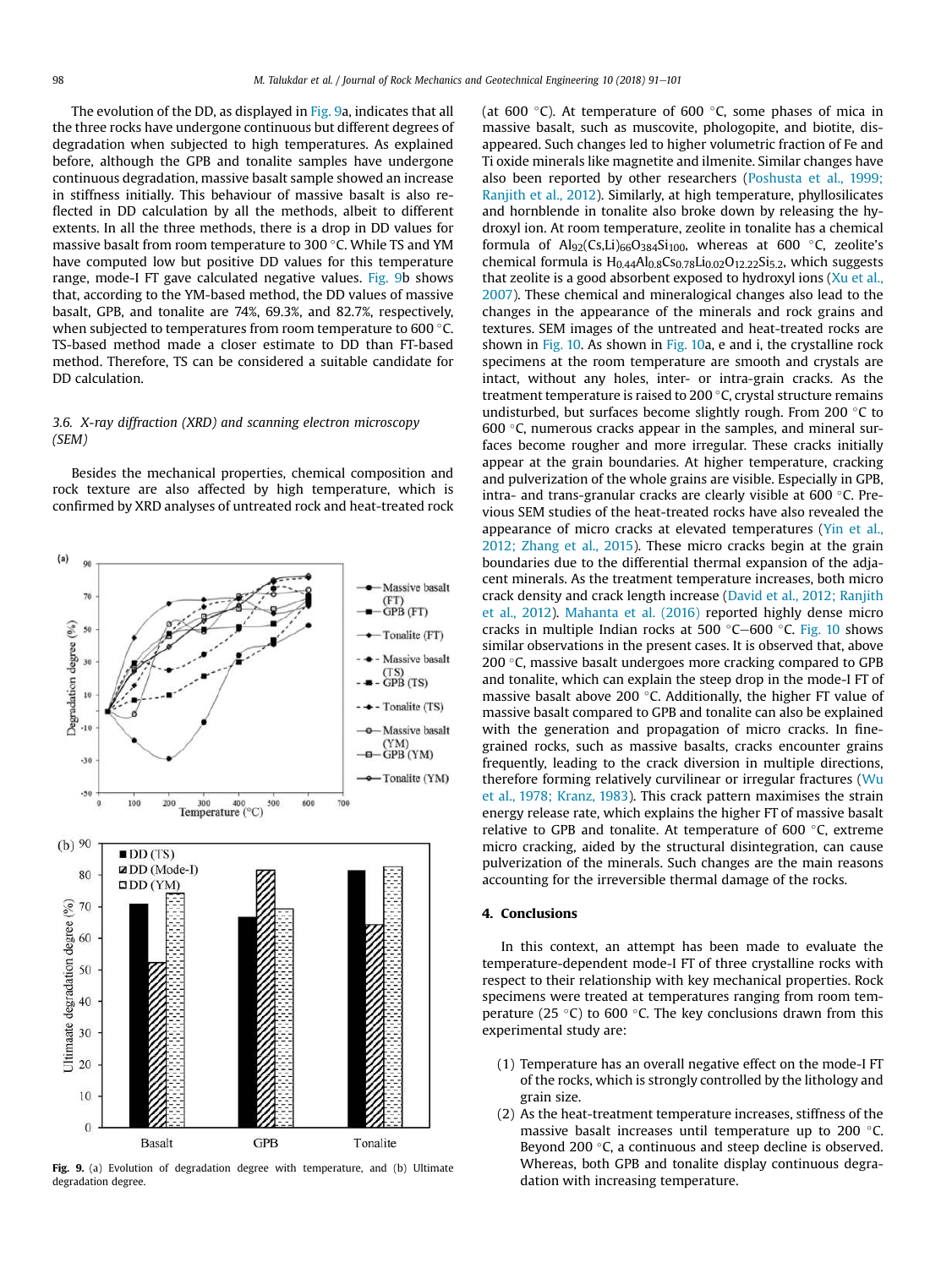

Fig. 10. SEM images of untreated and heat-treated rocks:  $(a-d)$  GPB,  $(e-h)$  tonalite, and  $(i-l)$  massive basalt.

- (3) At elevated temperatures, regardless of rock lithology, all key mechanical properties, such as TS, P-wave velocity, S-wave velocity, and YM are exponentially related with FT. Besides, P-wave velocity is a better predictive indicator than the Swave.
- (4) The reduction in stiffness and the extent of thermal damage can be quantified using the 'degradation degree'. Along with the YM, TS is also found to provide reasonably accurate degradation prediction in these three kinds of crystalline rocks.
- (5) XRD and SEM studies identify both the chemical and physical changes responsible for the observed changes in FT. At elevated temperatures, water-bearing minerals (i.e. mica) become unstable and break down by releasing the structural water. Such reaction leads to the pulverization of the minerals. In addition, differential thermal expansion of the minerals grains causes the generation and expansion of numerous micro cracks. The increasing micro crack density and pulverization of the minerals are the main two mechanisms accounting for the reduced stiffness and toughness of the rocks.

## Conflict of interest

The authors wish to confirm that there are no known conflicts of interest associated with this publication and there has been no significant financial support for this work that could have influenced its outcome.

## List of symbols

| $K_{\rm IC}$ |  | Fracture toughness at a certain temperature               |
|--------------|--|-----------------------------------------------------------|
|              |  | Pas strait terreducers it as each teachers and activities |

- *K*<sub>IC0</sub> Fracture toughness at room temperature *Y* 0 Dimensionless stress intensity factor
- *a* Notch length
- *R* Radius of the specimen
- *B* Thickness of the specimen
- *s* Span, the distance between the bottom two rollers
- $\sigma_t$  Tensile strength at a certain temperature
- 
- $\sigma_{\text{t0}}$  Tensile strength at room temperature<br> $V_{\text{pt}}$  P-wave velocity at a certain temperature P-wave velocity at a certain temperature
- *V*p0 P-wave velocity at room temperature
- *V*<sub>st</sub> S-wave velocity at a certain temperature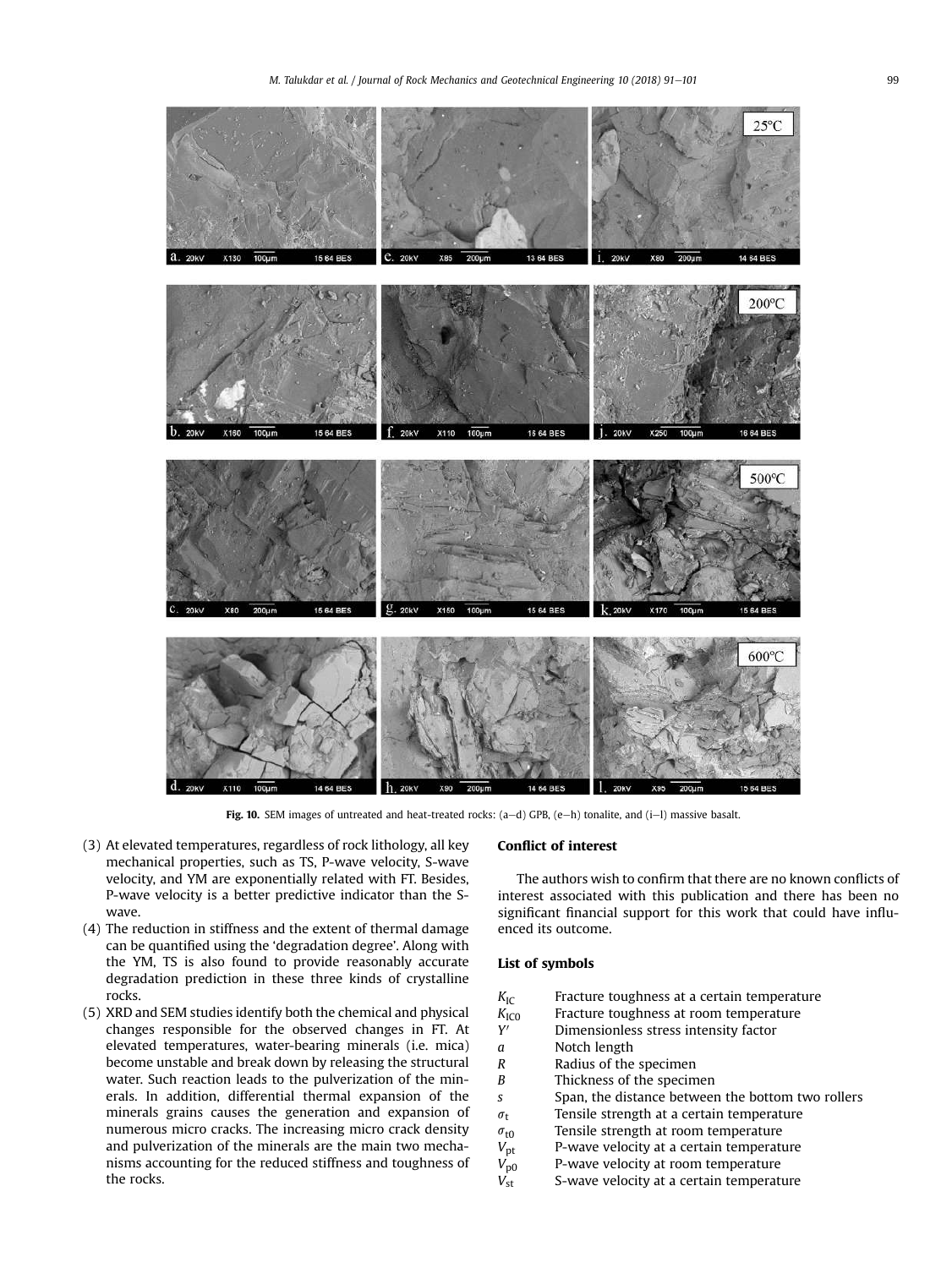- *YM*<sub>t</sub> Young's modulus at a certain temperature *YM*<sub>0</sub> *Young's modulus at a room temperature*
- Young's modulus at a room temperature
- *D*<sub>YM</sub> Degradation degree by YM method
- *D*<sub>FT</sub> Degradation degree by FT method
- *D*<sub>TS</sub> Degradation degree by TS method

#### References

- ASTM D2845-08. Standard test method for laboratory determination of pulse velocities and ultrasonic elstic constants of rock. West Conshohocken, PA, United States: ASTM International; 2008.
- ASTM D3967-08. Standard test method for splitting tensile strength of intact rock core specimens. West Conshohocken, PA, USA: ASTM International; 2008.
- Ayatollahi MR, Aliha MRM. On determination of mode II fracture toughness using semi-circular bend specimen. International Journal of Solids and Structures 2006;43(17):5217-27.
- Ayatollahi MR, Mahdavi E, Alborzi MJ, Obara Y. Stress intensity factors of semicircular bend specimens with straight-through and chevron notches. Rock Mechanics and Rock Engineering  $2016;49(4):1161-72$ .
- Balme M, Rocchi V, Jones C, Sammonds P, Meredith P, Boon S. Fracture toughness measurements on igneous rocks using a high-pressure, high-temperature rock fracture mechanics cell. Journal of Volcanology and Geothermal Research 2004;132(2-3):159-72.
- Bauer SJ, Johnson B. Effects of slow uniform heating on the physical properties of the Westerly and charcoal granites. In: Proceedings of the 20th U.S. Symposium on rock mechanics. Austin, Texas, USA: American Rock Mechanics Association; 1979.
- Chang SH, Lee CI, Jeon S. Measurement of rock fracture toughness under modes I and II and mixed-mode conditions by using disc-type specimens. Engineering Geology 2002;66(1-2):79-97.
- David EC, Brantut N, Schubnel A, Zimmerman RW. Sliding crack model for nonlinearity and hysteresis in the uniaxial stress-strain curve of rock. International Journal of Rock Mechanics and Mining Sciences 2012;52:9-17.
- Duclos R, Paquet J. High-temperature behaviour of basalts  $-$  role of temperature and strain rate on compressive strength and KIC toughness of partially glassy basalts at atmospheric pressure. International Journal of Rock Mechanics and Mining Sciences & Geomechanics Abstracts 1991;28(1):71-6.
- Dwivedi RD, Goel RK, Prasad VVR, Sinha A. Thermo-mechanical properties of Indian and other granites. International Journal of Rock Mechanics and Mining Sciences 2008;45(3):303-15.
- Fowell RJ. Suggested method for determining mode I fracture toughness using cracked chevron notched Brazilian disc (CCNBD) specimens. International Journal of Rock Mechanics and Mining Sciences & Geomechanics Abstracts  $1995;32(1):59-64.$
- Funatsu T, Seto M, Shimada H, Matsui K, Kuruppu M. Combined effects of increasing temperature and confining pressure on the fracture toughness of clay bearing rocks. International Journal of Rock Mechanics and Mining Sciences 2004;41(6):  $927 - 38$
- Funatsu T, Kuruppu M, Matsui K. Effects of temperature and confining pressure on mixed-mode (I-II) and mode II fracture toughness of Kimachi sandstone. International Journal of Rock Mechanics and Mining Sciences 2014;67:1-8.
- Gautam PK, Verma AK, Jha MK, Sarkar K, Singh TN, Bajpai RK. Study of strain rate and thermal damage of Dholpur sandstone at elevated temperature. Rock Mechanics and Rock Engineering 2016;49:3805-15.
- Geological Survey of India. Geological map of Maharashtra. accessed on 5th January, 2018a at 02.42 pm. https://employee.gsi.gov.in/cs/groups/public/documents/ document/b3zp/mti3/~edisp/dcport1gsigovi127215.gif.
- Geological Survey of India. Geological and mineral map of Karnataka & Goa. accessed on 5th January, 2018b at 02.42 pm. https://employee.gsi.gov.in/cs/groups/public/
- documents/document/b3zp/mti3/~edisp/dcport1gsigovi127202.gif.<br>Guha Roy D, Singh TN, Kodikara J, Talukdar M. Correlating the mechanical and physical properties with mode-i fracture toughness of rocks. Rock Mechanics and Rock Engineering  $2017;50:1941-6$ .
- Guha Roy D, Singh TN. Effect of heat treatment and layer orientation on the tensile strength of a crystalline rock under Brazilian test condition. Rock Mechanics and Rock Engineering  $2016;49:1663-77$ .
- Heuze FE. High-temperature mechanical, physical and thermal properties of granitic rocks- a review. International Journal of Rock Mechanics and Mining Sciences & Geomechanics Abstracts 1983;20(1):3-10.
- Homand-Etienne F, Houpert R. Thermally induced microcracking in granites: characterization and analysis. International Journal of Rock Mechanics and Mining Sciences & Geomechanics Abstracts 1989:26(2):125-34.
- Hua W, Dong S, Li Y, Xu J, Wang Q. The influence of cyclic wetting and drying on the fracture toughness of sandstone. International Journal of Rock Mechanics and Mining Sciences 2015;78:331-5.
- Hua W, Dong S, Li Y, Wang Q. Effect of cyclic wetting and drying on the pure mode II fracture toughness of sandstone. Engineering Fracture Mechanics 2016;153:  $143 - 50.$
- Jia H, Xiang W, Krautblatter M. Quantifying rock fatigue and decreasing compressive and tensile strength after repeated freeze-thaw cycles. Permafrost and Periglacial Processes 2015;26(4):368-77.
- Jin Y, Yuan J, Chen M, Chen KP, Lu Y, Wang H. Determination of rock fracture toughness *K*IIC and its relationship with tensile strength. Rock Mechanics and Rock Engineering 2011;44:621.
- Kanninen MF, Popelar CH. Advanced fracture mechanics. 1st ed. New York: Oxford Engineering Science Series, Oxford University Press; 1985.
- Khan K, Al-Shayea NA. Effect of specimen geometry and testing method on mixed mode i-ii fracture toughness of a limestone rock from Saudi Arabia. Rock Mechanics and Rock Engineering  $2000;33(3):179-206$ .
- Kim KM, Kemeny J. Effect of thermal loading on compressional wave velocity, mode i fracture toughness and tensile strength. In: Proceedings of the 42nd US rock mechanics Symposium. San Francisco, California: American Rock Mechanics Association; 2008.

Kranz RL. Microcracks in rocks: a review. Tectonophysics  $1983;100(1-3):449-80$ .

- Kuruppu MD, Chong KP. Fracture toughness testing of brittle materials using semicircular bend (SCB) specimen. Engineering Fracture Mechanics 2012;91:  $133 - 50.$
- Kuruppu MD, Obara Y, Ayatollahi MR, Chong KP, Funatsu T. ISRM-suggested method for determining the mode i static fracture toughness using semi-circular bend specimen. Rock Mechanics and Rock Engineering 2014;47(1):267-74.
- Li W, Pour-Ghaz M, Castro J, Weiss J. Water absorption and critical degree of saturation relating to freeze-thaw damage in concrete pavement joints. Journal of Materials in Civil Engineering 2012;24(3):299-307.
- Liu H. On the fundamental basis of fracture mechanics. Engineering Fracture Mechanics 1983;17(5):425-38.
- Liu S, Xu J. Mechanical properties of Qinling biotite granite after high temperature treatment. International Journal of Rock Mechanics and Mining Sciences 2014:71:188-93.
- Mahanta B, Singh TN, Ranjith PG. Influence of thermal treatment on mode I fracture toughness of certain Indian rocks. Engineering Geology 2016;210:103-14.
- Maheshwar S, Verma AK, Singh TN, Bajpai RK. Study of thermo-hydro-mechanical processes at a potential site of an Indian nuclear waste repository. Journal of Earth System Science 2015;124(8):1693-708.
- Matsuki K, Hasibuan SS, Takahashi H. Specimen size requirements for determining the inherent fracture toughness of rocks according to the ISRM suggested methods. International Journal of Rock Mechanics and Mining Sciences & Geomechanics Abstracts 1991;28(5):365-74.
- Meier T, Backers T, Stephansso O. The influence of temperature on mode ii fracture toughness using the punch-through shear with confining pressure experiment. In: Proceedings of Intetnational Symposium on rock mechanics - SINOROCK 2009, the University of Hong Kong. China: International Society for Rock Mechanics; 2009. ISRM-SINOROCK-2009-041.
- Meredith PG, Atkinson BK. Fracture toughness and subcritical crack growth during high-temperature tensile deformation of Westerly granite and Black gabbro. Physics of the Earth and Planetary Interiors 1985;39(1):33-51.
- Nasseri MHB, Schubnel A, Young RP. Coupled evolutions of fracture toughness and elastic wave velocities at high crack density in thermally treated Westerly granite. International Journal of Rock Mechanics and Mining Sciences  $2007;44(4):601-16.$
- Ouchterlony F. Fracture toughness testing of rock with core based specimens. Engineering Fracture Mechanics  $1990;35(1-3):351-66$
- Paquet J, François P. Experimental deformation of partially melted granitic rocks at 600-900  $\degree$ C and 250 MPa confining pressure. Tectonophysics 1980;68(1-2):  $131 - 46$
- Poshusta JC, Noble RD, Falconer JL. Temperature and pressure effects on CO<sub>2</sub> and CH<sup>4</sup> permeation through MFI zeolite membranes. Journal of Membrane Science 1999;160(1):115-25.
- Ranjith PG, Viete DR, Chen BJ, Perera MSA. Transformation plasticity and the effect of temperature on the mechanical behaviour of Hawkesbury sandstone at atmospheric pressure. Engineering Geology 2012;151:120-7.
- Rao Q, Wang Z, Xie H, Xie Q. Experimental study of mechanical properties of sandstone at high temperature. Journal of Central South University of Technology 2007;14(Supp. 1):478-83.
- Shao S, Ranjith PG, Wasantha PLP, Chen BK. Experimental and numerical studies on the mechanical behaviour of Australian Strathbogie granite at high temperatures: an application to geothermal energy. Geothermics 2015;54:  $96 - 108$
- Singh HK, Kumar Y, Chandrasekharam D, Gurav T, Singh B. High-heat-producing granites of East Dharwar Craton around Gugi, Karnataka, and their possible influence on the evolution of Rajapur thermal springs, Deccan Volcanic Province, India. Geothermal Energy 2014;2(2). https://doi.org/10.1186/s40517-014- 0002-4.
- Somerton WH. Thermal properties and temperature-related behavior of rock/fluid systems. 1st ed. Elsevier; 1992.
- Tian H, Kempka T, Xu NX, Ziegler M. Physical properties of sandstones after high temperature treatment. Rock Mechanics and Rock Engineering 2012;45:1113-7.
- Varun C, Chandrasekharam D, Singh H, Das S. Geologic setting of the Unkeshwar thermal springs, eastern Deccan Volcanic Province, Maharashtra, India. Geothermal Resources Council Transactions 2012;36:799-802.
- Verma AK, Gautam P, Singh TN, Bajpai RK. Numerical simulation of high level radioactive waste for disposal in deep underground tunnel. In: Lollino G, Manconi A, Clague J, Shan W, Chiarle M, editors. Engineering Geology for Society and Territory - volume 1: climate change and engineering Geology. Cham: Springer International Publishing; 2015. p. 499-504.
- Vishal V, Pradhan SP, Singh TN. Tensile strength of rock under elevated temperatures. Geotechnical and Geological Engineering 2011;29:1127.